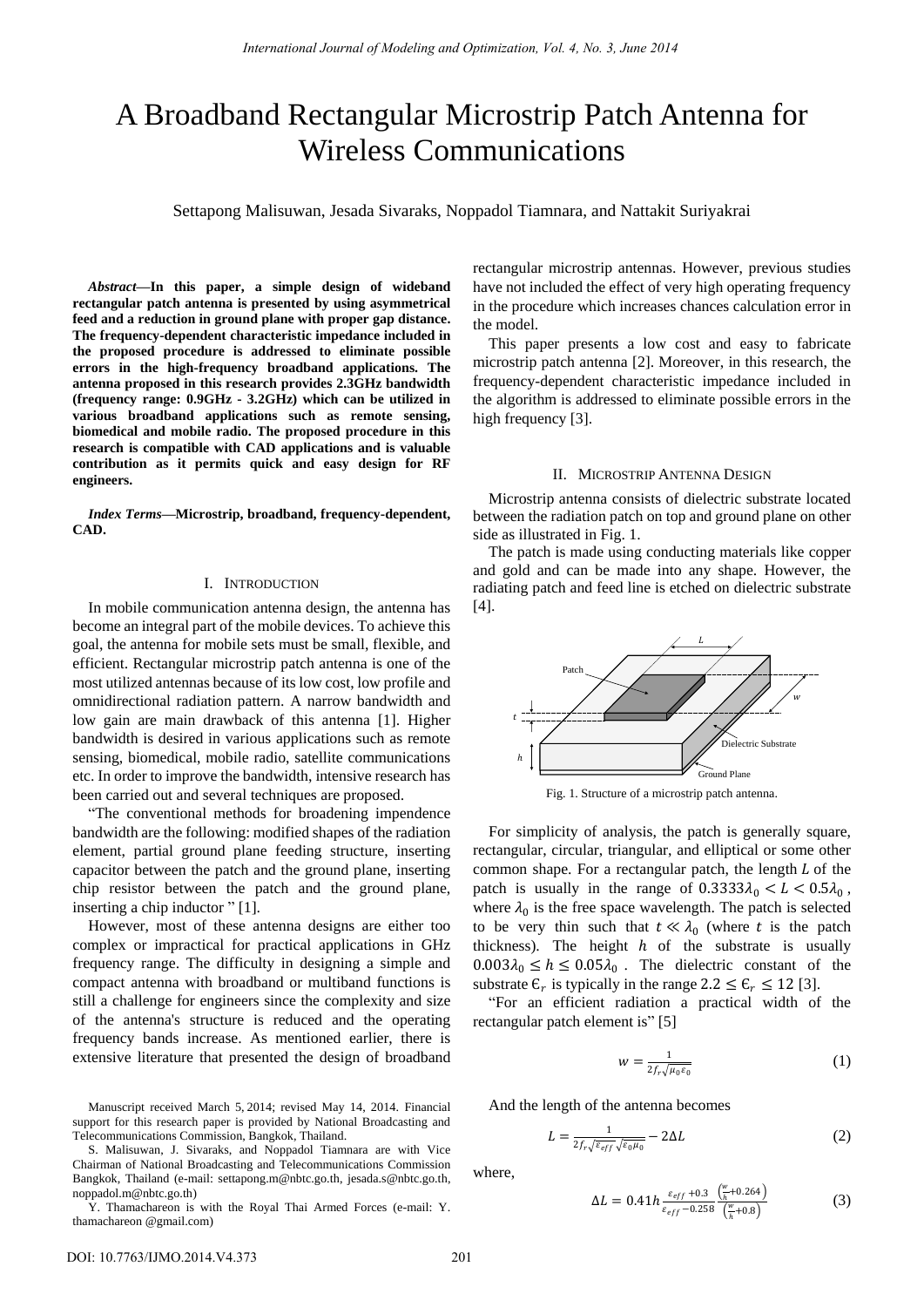And [15]

$$
\varepsilon_{eff} = \frac{\varepsilon_r + 1}{2} + \frac{\varepsilon_r - 1}{2} \left( 1 + 10 \frac{h}{w} \right)^{-B} \tag{4}
$$

where  $B$  is given by:

$$
B = 0.564 \left\{ 1 + \frac{1}{49} \ln \left( \frac{(w_{/h})^4 + (w_{/52h})^2}{(w_{/h})^4 + .432} \right) + \frac{1}{18.7} \ln \left[ 1 + \left( \frac{w}{18.1h} \right)^3 \right] \right\} \left( \frac{\varepsilon_r - 0.9}{\varepsilon_r + 3} \right)^{0.053}
$$
\n(5)

where, " $\lambda$  is the wave length,  $f_r$  (in Hz) is the resonant frequency,  $L$  and  $W$  are the length and width of the patch element, in cm, respectively and  $\varepsilon_r$  is the relative dielectric constant"[5].

To include the effect of high frequency in the procedure, the concept of microstrip-based Cole-Cole diagram is adopted to create frequency-dependent (lossy) characteristic impedance.

Prior to analyzing the frequency-dependent variables, the capacitance parameter in microstrip-line system should be analyzed. The capacitance per unit length of the classical parallel-plate capacitor is [6]:

$$
C = \varepsilon \frac{w}{h} \tag{6}
$$

"A simple frequency-dependent capacitance of the parallel-plate capacitor can be expressed in any frequency-dependent attributes of ε which is" [5]

$$
C(\omega) = \varepsilon_0 \varepsilon^*(\omega) \frac{w}{h} \tag{7}
$$

where  $\varepsilon^*(\omega)$  is a complex permittivity is expressed as  $\varepsilon'(\omega) - j\varepsilon(\omega)$ . Therefore,

$$
C(\omega) = \varepsilon_0 \varepsilon^{'}(\omega) \frac{w}{h} - j \varepsilon_0 \varepsilon^{''}(\omega) \frac{w}{h}
$$
 (8)

Referring to the equivalent Cole-Cole diagram deduced for a parallel-plate microstrip line in [7] is substitute into Eqn. (8). Hence,

$$
C(\omega) = C \left( \frac{1}{1 + Q(\omega)} \left[ Q(\omega) + \frac{\varepsilon_{eff}}{\varepsilon_r} \right] \right)
$$

$$
- j \frac{C}{\varepsilon_r} \left[ \varepsilon_u^{\dagger}(\omega) + \varepsilon_c^{\dagger}(\omega) + \varepsilon_d^{\dagger}(\omega) \right]
$$
(9)

where  $C = \varepsilon_0 \varepsilon_r (w/h)$ .

For simplicity, the coefficients of Eqn. (9) are defined as follows:

$$
A(\omega) = \frac{1}{1 + \varrho(\omega)} \Big[ Q(\omega) + \frac{\varepsilon_{eff}}{\varepsilon_r} \Big] \tag{10}
$$

$$
B(\omega) = \frac{1}{\varepsilon_r} \left[ \varepsilon_u^{\dagger}(\omega) + \varepsilon_c^{\dagger}(\omega) + \varepsilon_d^{\dagger}(\omega) \right]
$$
 (11)

In general, the characteristic impedance of a transmission line is given by

$$
Z_0 = \sqrt{\frac{R + j\omega L}{G + j\omega C}}\tag{12}
$$

where  $R$ ,  $L$ ,  $G$ ,  $C$  are per unit length quantities defined as

follows:

 $R$  = resistance per unit length in  $\Omega/m$ .

 $L =$  inductance per unit length in  $H/m$ .

 $G =$  conductance per unit length in  $S/m$ .

 $C =$  capacitance per unit length in  $F/m$ . [8]

If  $G$  and  $C$  are neglected, the characteristic impedance can be written as:

$$
Z_0 = \sqrt{\frac{L}{c}}\tag{13}
$$

To achieve frequency-dependent characteristic impedance  $(z_0'(\omega))$ , the frequency-dependent capacitance  $(c(\omega))$  of Eqn. (9) is replaced into the capacitance  $(C)$  in Eqn. (13). Therefore, frequency-dependent characteristic impedance is [6]

$$
Z'_{0}(\omega) = \sqrt{\frac{L}{C[A(\omega) - jB(\omega)]}} = \frac{Z_{0}}{\sqrt{A(\omega) - jB(\omega)}}
$$
(14)

Now, the frequency-dependent (lossy) Smith-chart can be derived through input of  $Z'_0(\omega)$  in Eqn. (14) into the normalized terminal impedance expression as done in traditional Smith-chart model. Therefore the normalized terminal impedance  $Z'_L$  is

$$
Z_L' = \frac{Z_L}{Z_0(\omega)} = br + jbx \quad (Dimensionless) \tag{15}
$$

As  $r$  and  $x$  are the normalized resistance and normalized reactance, and  $b = \sqrt{A(\omega) - ib(\omega)}$ .

The voltage reflection coefficient of present Smith chart is

$$
\Gamma^{'} = \Gamma_r^{'} + j\Gamma_i^{'} = \frac{z_{i-1}^{'-1}}{z_{i+1}^{'+1}}
$$
\n(16)

Or

$$
Z_L' = \frac{Z_L}{Z_0(\omega)} = br + jbx = \frac{(1 + \Gamma_r') + j\Gamma_l'}{(1 - \Gamma_r') - j\Gamma_l'} \tag{17}
$$

Microstrip patch antenna can be fed by either two methods, contacting and non-contacting [9]. For contacting method, the RF power is fed directly to the radiating patch using microstrip line as a connecting element. Whereas non-contacting method, electromagnetic field coupling is conducted to transfer power from microstrip line to radiating patch. There are four most commonly used techniques which are microstrip line, coaxial probe (both contacting schemes), aperture coupling and proximity coupling (both non-contacting schemes).

In this research microstrip line feed technique is adopted for the proposed antenna as shown in Fig. 2. The technique used is such that the conducting strip is connected to the edge of the microstrip patch. "The conducting strip is smaller in width as compared to the patch. This kind of feed arrangement has the advantage that the feed can be etched on the same substrate to provide a planar structure"[10].

An inset cut can be incorporated into the patch in order to obtain good impedance matching without the need for any additional matching element. This is successful if the inset position is properly controlled. It provides ease of fabrication and simplicity in modeling as well as impedance matching. "However as the thickness of the dielectric substrate increases, surface waves and spurious feed radiation also increases, which hampers the bandwidth of the antenna"[10]. This type of feeding technique results in undesirable cross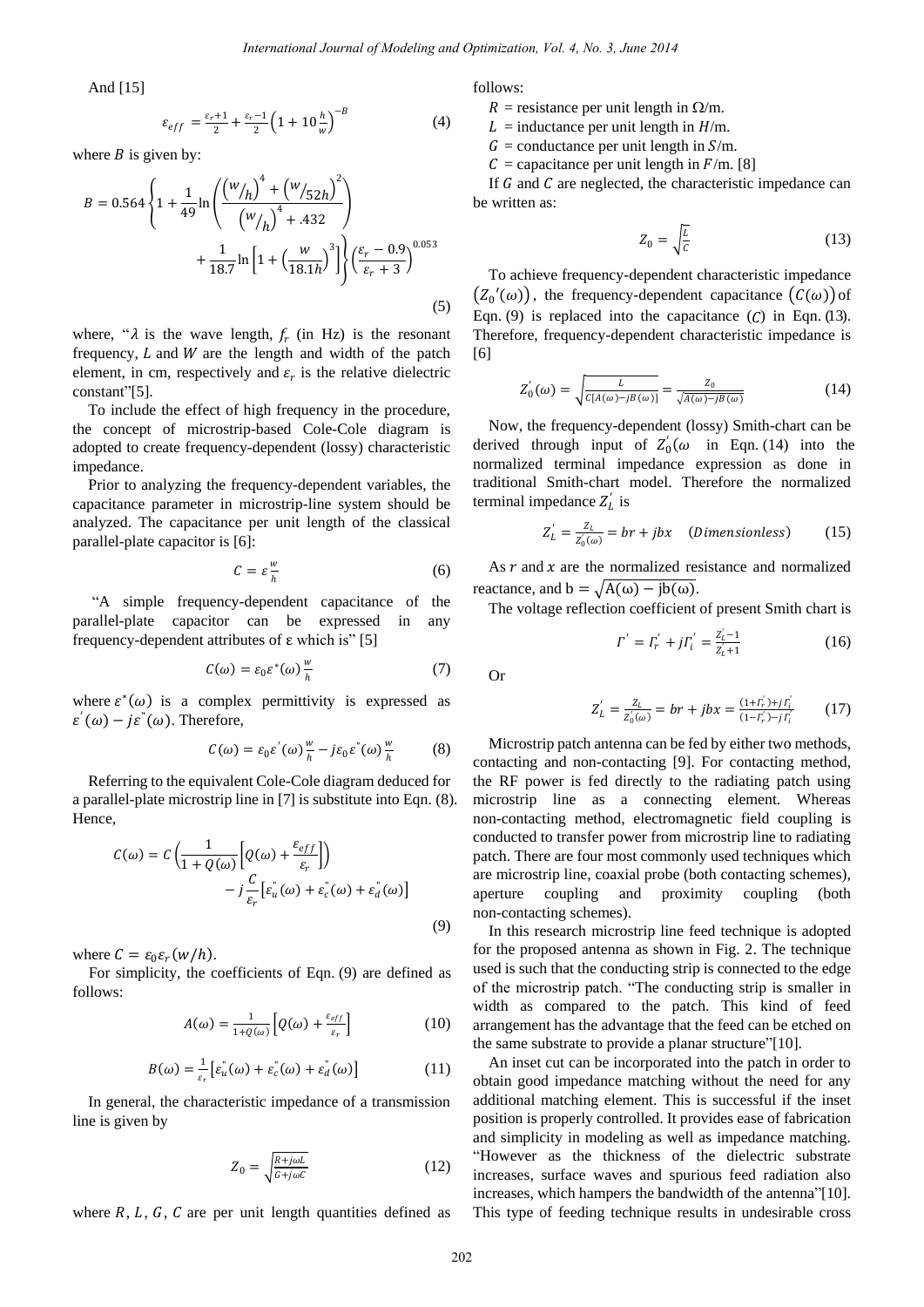polarization effects.

The gap between the ground plane and the patch is called the feed gap denoted as ' $q$ ', which is a critical parameter for controlling antenna performance. The microstrip patch antenna dimensions are calculated: width of the patch  $(W_p)$ , Length of the patch  $(L_p)$ , width of the substrate  $(W_s)$ , Length of the substrate  $(L_s)$ . It is observed that as value of g increases the antenna impedance, bandwidth (BW) and antenna radiation efficiency  $(n)$  also increases.



| 10220210<br>$\tilde{}$ |            |
|------------------------|------------|
| Parameter              | Value (mm) |
| $L_p$                  | 67.55      |
| $W_p$                  | 62.15      |
| $L_s$                  | 84.35      |
| $W_{\rm s}$            | 99.53      |
| $L_g$                  | 29.54      |
| $L_f$                  | 25.55      |
| $W_f$                  | 2.35       |
| d                      | 15.25      |

## III. RESULTS AND DISCUSSIONS

In this paper, a rectangular patch antenna dimensions are optimized using an in-house MATLAB program by using the asymmetrical feed and a reduction in ground plane with proper gap distance technique from the reference [11]. The proposed antenna is printed on a FR-4 substrate with the thickness  $h = 1.6$ mm and permittivity  $\varepsilon_r = 4.4$  and fed by a 50Ω microstrip line which is located at a distance  $g$  from the central axis for better impedance matching.

The shape of the patch, position and width of feed line and ground plane dimensions are obtained to achieve 10dB impedance bandwidth. The dimensions of the proposed antenna are listed in Table I.

Indicated in Fig. 3, the bandwidth obtained for optimum value at  $q = 5$ mm is 2.3GHz (frequency range: 0.9GHz -3.2GHz).

#### IV. CONCLUSION

A simple design method of broadband rectangular microstrip antenna is introduced. In this paper, we propose a procedure to design a broadband rectangular patch antenna by using asymmetrical feed and a reduction in ground plane with proper gap distance to improve the bandwidth. The antenna in this research can be used in various broadband applications. The method proposed in this paper is fully compatible with computer-aided microstrip design.

#### **REFERENCES**

- [1] M. Ali, A. Kachouri, and M. Samet, "Compact dual-band microstrip antenna for universal 2.4 /5.2GHz WLAN applications," in *Proc. 2011 International Conference on Communications, Computing and Control Applications (CCCA)*, 2011, pp. 1-4.
- [2] P. Agrawal, S. Sanal, G. Gulati, and A. Kumar, "Comparative Study of Feeding Mechanism Used in Microstrip Patch Antenna System," *International Association of Scientific Innovation and Research (IASIR),* vol. IJETCAS 13-170, pp. 377-382, 2013.
- [3] R. Garg, *Microstrip Antenna Design Handbook*, Artech House, 2001.
- [4] A. S. Chavan, P. N. Shah, and S. Mishra, "Analysis of dual frequency microstrip antenna using shorting wall," *International Journal of Emerging Technology and Advanced Engineering,* vol. 3, 2013.
- [5] T. Huque, A. A. Chowdhury, K. Hosain, and S. Alam, "Performance analysis of corporate feed rectangular patch element and circular patch element 4x2 microstrip array antennas," *International Journal of Advanced Computer Science and Applications,* vol. 2, 2011.
- [6] S. Malisuwan and M. Charoenwattanaporn, "Modified smith-chart representation as applied to microstrip antenna design for wireless LAN applications," in *Proc. 2003 IEEE International Symposium on Electromagnetic Compatibility*, 2003, pp. 150-153, vol.1.
- [7] F. Abboud, J. P. Damiano, and A. Papiernik, "Simple model for the input impedance of coax-fed rectangular microstrip patch antenna for CAD," *Microwaves, Antennas and Propagation, IEE Proceedings H,*  vol. 135, pp. 323-326, 1988.
- [8] P. Berini and L. Roy, "Conductors, electric," in *Wiley Encyclopedia of Electrical and Electronics Engineering*, ed: John Wiley & Sons, Inc., 2001.
- [9] E. Lopelli, J. Tang, and A. Roermund, "A one-way link transceiver design," in *Architectures and Synthesizers for Ultra-low Power Fast Frequency-Hopping WSN Radios*, ed: Springer Netherlands, 2011, pp. 93-166.
- [10] S. Singh, N. Agarwal, N. Nitin, and A. Jaiswal, "Design consideration of microstrip patch antenna," *International Journal of Electronics and Computer Science Engineering*, vol. 2, pp. 306-316, 2012.
- [11] L. Koyya, R. L. Valluri, and G. Raju, "Optimization of geometry of microstrip patch antenna for broadband applications," *International Journal of Advanced Research in Electrical*, *Electronics and Instrumentation Engineering*, vol. 2, 2013.



**Settapong Malisuwan** was born on 24 March 1966 in Bangkok, Thailand. He received his PhD in electrical engineering (telecommunications), specializing in EMI/EMC from Florida Atlantic University (State University System of Florida), Boca Raton in 2000. He received an MSc in electrical engineering in mobile communications system, from George Washington University in 1996, an MSc in electrical engineering

from Georgia Institute of Technology in 1992 and a BSc in electrical engineering from the Chulachomklao Royal Military Academy, Nakhon-Nayok, Thailand in 1990. He served in the Royal Thai ArmedForces for more than 25 years. His research interests are in efficient spectrum management and telecommunications policy and management. Col. Dr. Settapong Malisuwan is currently the elected vice chairman and a board member in the National Broadcasting and Telecommunications Commission, Thailand.